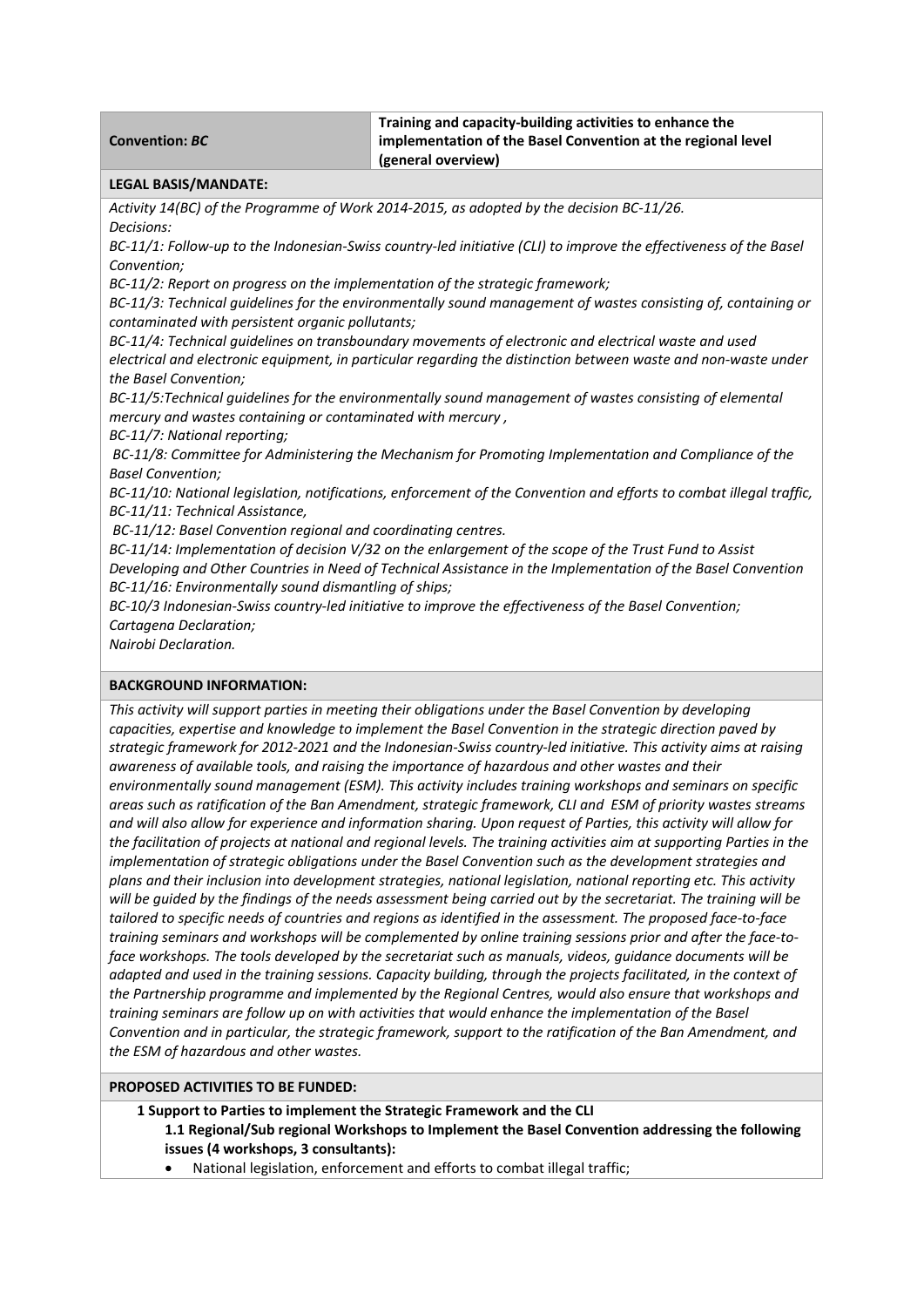- Specific challenges with regard to prohibiting the import of hazardous wastes;
- National reporting;
- Development and implementation of national hazardous waste management strategies and plans1
- Emergency mechanism $2$

**1.2 Facilitation, upon request from parties, in cooperation with the Regional Centres and key partners, of the development and submission of project proposals to donors on issues such as: (1 meeting,1 consultant)**

- strategies and activities to support the strategic framework and the Indonesian‐Swiss country‐led initiative;
- strengthening of the legal systems, enforcement and competent authorities at the national and regional levels;
- Inclusion of waste and hazardous waste management issues into development strategies and plans;

#### **2 Support Parties in the ratification of the Ban Amendment**

**2.1 Regional/Sub regional Workshops to Support Parties in the ratification of the Ban Amendment (2 workshops, 1 consultant)**

Provide relevant information about the Ban Amendment and facilitate information exchange between: i) Parties to the Convention that have not ratified, accepted, acceded to or approved the Ban Amendment; ii) these Parties and the Parties that have ratified, accepted, acceded to or approved it;

**2.2 Facilitation, upon request from parties, in cooperation with the Regional Centres and key partners, of the development and submission of project proposals to support the implementation of the Ban Amendment at national level: (1 meeting, 1 consultant)**

#### **3 Support Parties in the ESM of priority Waste Streams**

### **3.1 E‐wastes**

3.11 Regional/Sub regional Workshops on E‐waste (1 workshops, 1 consultant)

- o Disseminate examples of ESM of e‐wastes among parties;
	- o Disseminate information on policy tools, certification schemes and regional initiatives to manage E‐wastes in a sound manner, including material recovery and E‐waste recycling;
	- o This activity supports the EU‐Africa enforcement network and training activities to enhance the capacity of Parties to monitor and control e-waste shipments that are moved transboundary and enforce the Basel Convention;

3.1.2 Facilitate, upon request from parties and in cooperation with key partners, the development and implementation of projects and activities to address the following issues (1 meeting, 1 consultant)

- o Develop feasibility studies of ESM of E‐wastes, including lead‐acid batteries,
- o Support the development of partnerships at national or regional level

## **3.2 Ship Dismantling**

3.2.1 Regional/Sub regional Workshops on Environmentally Sound Ship Dismantling (1 workshop, 1 consultant)

3.3 Other Priority Waste Streams

3.3.1 Facilitate, upon request from parties and in cooperation with key partners, the development and implementation of projects and activities to address the following issues: (2 project facilitation meetings)

- o Develop inventories of hazardous and other wastes;
- o Develop feasibility studies and case studies on ESM of hazardous waste and other wastes;
- o disseminate examples of ESM of hazardous and other wastes among parties;
- o Disseminate information on policy tools, certification schemes and regional initiatives to manage hazardous wastes in a sound manner and turn wastes into resources.

<sup>&</sup>lt;sup>1</sup> BC-10/3: Strategic framework: part III/A, III/B and III/C and BC-10/1: CLI, part A, D, E, F and G.<br><sup>2</sup> Decision BC-V/32.